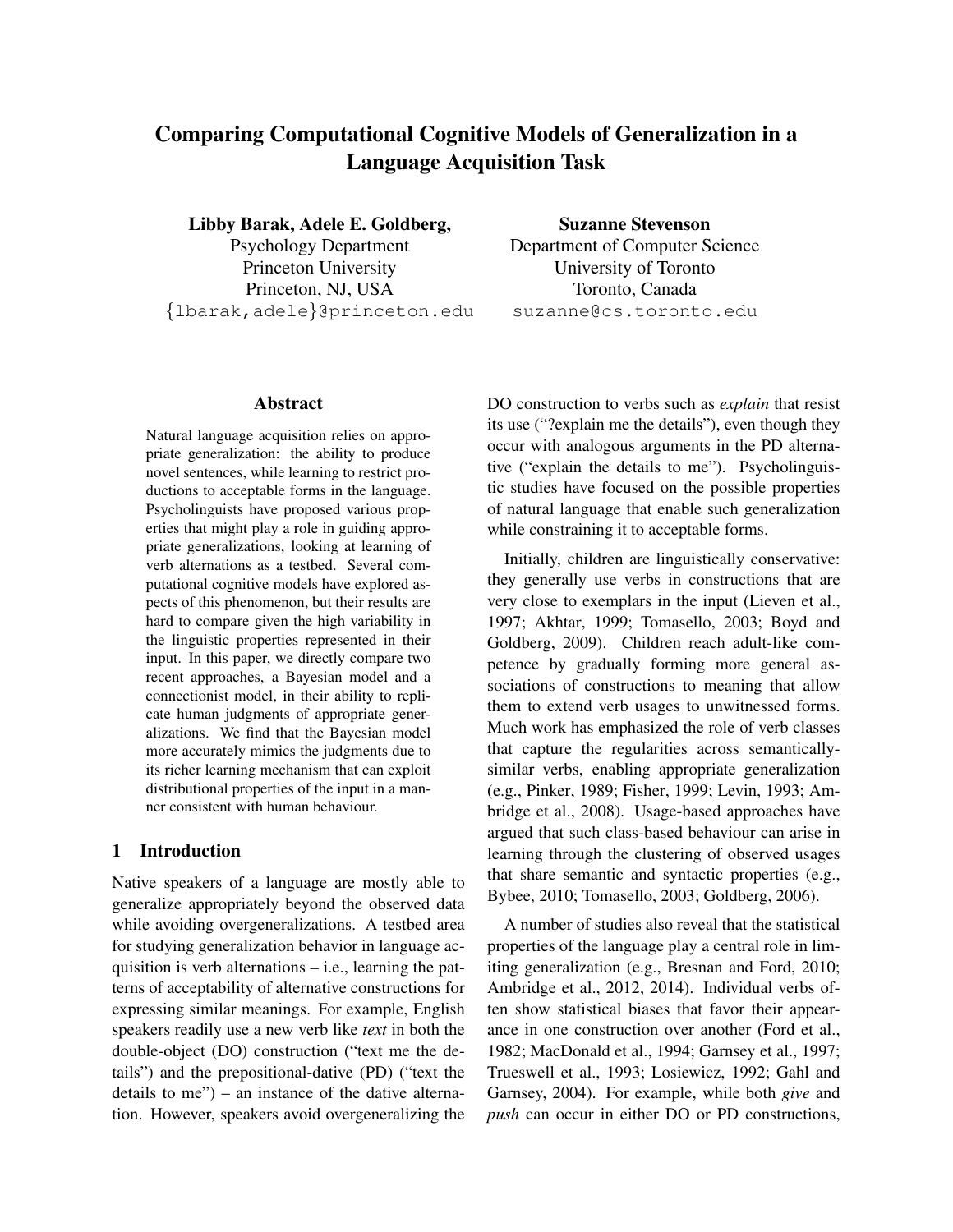*give* strongly favors the DO construction ("give me the box"), while *push* strongly favors the PD ("push the box to me") (Wasow, 2002). Generally, the more frequent a verb is overall, the less likely speakers are to extend it to an unobserved construction (Braine and Brooks, 1995). In addition, when a verb repeatedly occurs in one construction when an alternative construction could have been appropriate, speakers appear to learn that the verb is inappropriate in the alternative, regardless of its overall frequency (Goldberg, 2011).

Given these observations, it has been argued that both the semantic and statistical properties of a verb underlie its degree of acceptability in alternating constructions (e.g., Braine and Brooks, 1995; Theakston, 2004; Ambridge et al., 2014). Recently, Ambridge and Blything (2015) propose a computational model designed to study the role of verb semantics and frequency in the acquisition of the dative alternation. However, they only evaluate their model preferences for one of the two constructions, which does not provide a full picture of the alternation behaviour; moreover, they incorporate certain assumptions about the input that may not match the properties of naturalistic data.

In this paper, we compare the model of Ambridge and Blything (2015) to the Bayesian model of Barak et al. (2014) that offers a general framework of verb construction learning. We replicate the approach taken in Ambridge and Blything (2015) in order to provide appropriate comparisons, but we also extend the experimental settings and analysis to enable a more fulsome evaluation, on data with more naturalistic statistical properties. Our results show that the Bayesian model provides a better fit to the psycholinguistic data, which we suggest is due to its richer learning mechanism: its two-level clustering approach can exploit distributional properties of the input in a manner consistent with human generalization behaviour.

## 2 Related Work

Acquisition of the dative alternation – use of the DO and PD constructions with analogous semantic arguments – has been studied in several computational cognitive models because it illustrates how people learn to appropriately generalize linguistic constructions in the face of complex, interacting factors. As noted by Ambridge et al. (2014), such models should capture influences of the verb such as its semantic properties, its overall frequency, and its frequency in various constructions.

A focus of computational models has been to show under what conditions a learner generalizes to the DO construction having observed a verb in the PD, and vice versa. For example, the hierarchical Bayesian models of Perfors et al. (2010) and Parisien and Stevenson (2010) show the ability to generalize from one construction to the other. However, both models are limited in their semantic representations. Perfors et al. (2010) use semantic properties that directly (albeit noisily) encode the knowledge of the alternating and non-alternating (DOonly or PD-only) classes. The model of Parisien and Stevenson (2010) addresses this limitation by learning alternation classes from the data (including the dative), but it uses only syntactic slot features that can be gleaned automatically from a corpus. In addition, both models use batch processing, failing to address how learning to generalize across an alternation might be achieved incrementally.

Alishahi and Stevenson (2008) presents an incremental Bayesian model shown to capture various aspects of verb argument structure acquisition (Alishahi and Pyykkonen, 2011; Barak et al., 2012, 2013b; Matusevych et al., 2016), but the model is unable to mimic alternation learning behaviour. Barak et al. (2014) extends this constructionlearning model to incrementally learn both constructions and classes of alternating verbs, and show the role of the classes in learning the dative. However, like Parisien and Stevenson (2010), the input to the model in this study is limited to syntactic properties, not allowing for a full analysis of the relevant factors that influence acquisition of alternations.

Ambridge and Blything (2015) propose the first computational model of this phenomenon to include a rich representation of the verb/construction semantics, drawn from human judgments. In evaluation, however, they only report the ability of the model to predict the DO usage (i.e., only one pair of the alternation), which does not give the full picture of the alternation behaviour. Moreover, their assumptions about the nature of the input – including the use of raw vs. log frequencies and the treatment of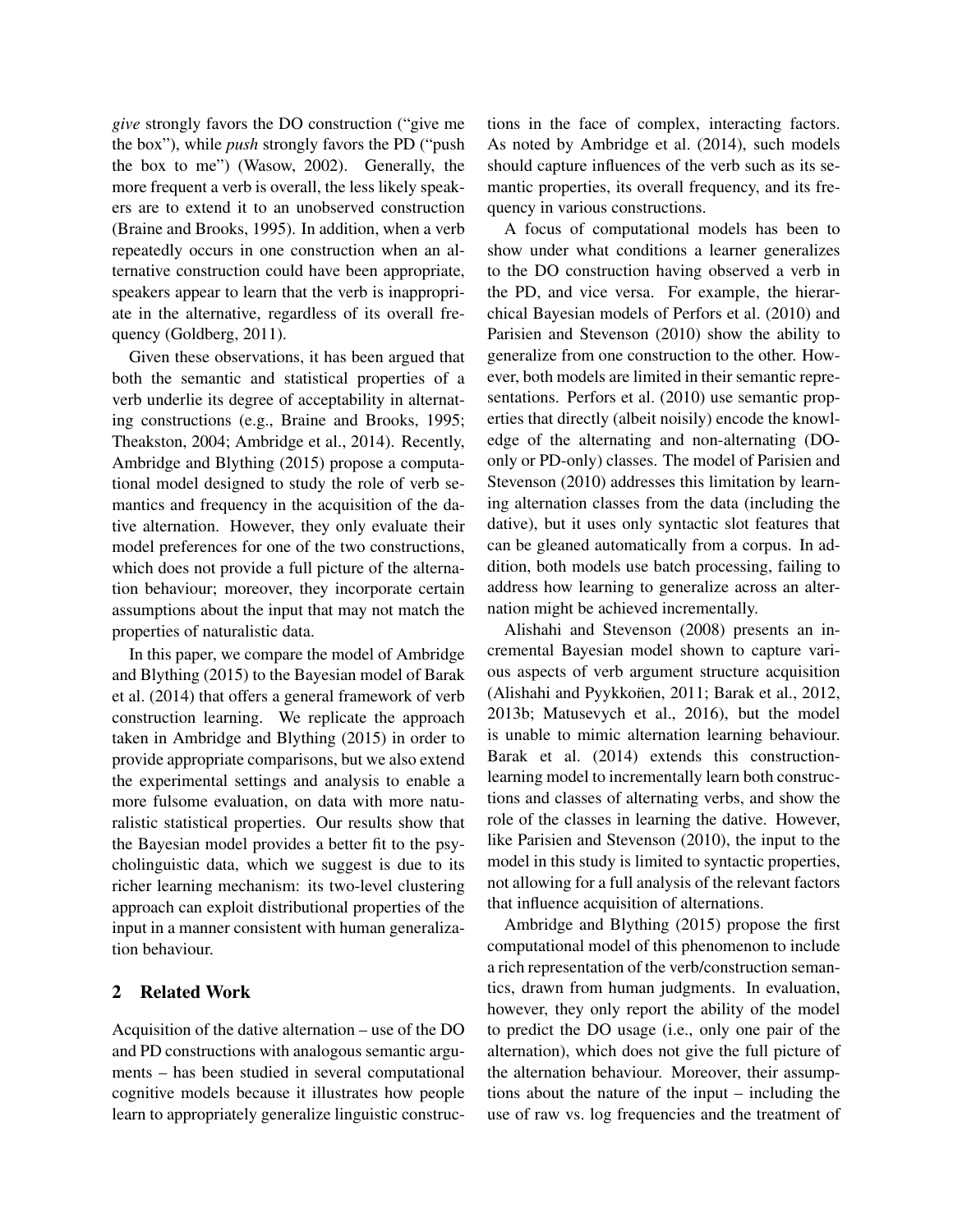

Figure 1: A visual representation of the feed-forward network used by the AB model. (The figure is adapted from output of the OXlearn package of Ruh and Westermann (2009).) The input nodes correspond to the semantic properties of the verbs, the verb lexemes, and a "transfer" node (explained in the text). The output nodes correspond to the target constructions.

non-dative construction usages – differ from earlier models, making it difficult to compare the results.

In this paper, we compare the models of Ambridge and Blything (2015) and Barak et al. (2014), using the same input settings for each, so that, for the first time, two computational models of this generalization phenomenon can be directly compared. Moreover, in contrast to Ambridge and Blything (2015) and in line with the other studies mentioned above, we evaluate the ability of the models to generate both the DO and the PD alternates, on a per verb basis, in order to more accurately assess the fit to human judgments.

## 3 The Computational Models

In this section, we give an overview of the connectionist model of Ambridge and Blything (2015), hereafter the AB model, and the Bayesian model of Barak et al. (2014), hereafter the BFS model, followed by a comparison of their relevant properties.

#### 3.1 Overview of the Connectionist Model

The AB connectionist model of Ambridge and Blything (2015) aims to predict the preference of a verb for each of three target constructions, on the basis of verb semantics and the observed distribution of verbs in those constructions in the input. Figure 1 provides an illustration of the 3-layer feed-forward network, trained using backpropagation. Each input to the model consists of lexical and semantic features of a verb and its usage. The target output is a 1-hot pattern across output nodes, each of which represents the use of the verb in the associated construction. The possible constructions are DO, PD, or *other*, representing all other constructions the verb appears in. Training presents the slate of input features with the appropriate output node activated representing the construction the verb appears in. In a full sweep of training, the model observes all verbs in proportion to their frequency in the input; for each verb, the proportion of training trials with 1 in each of the output nodes corresponds to the frequency of the verb in each of those constructions. During testing, only the input nodes are activated (corresponding to a verb and its semantics), and the activation of output nodes reveals the learned proportional activation rate corresponding to the degree of verb bias toward either the DO or the PD (or *other*).

The structure of the AB model encodes some assumptions regarding the information and learning mechanisms available to the learner. The model incorporates awareness of individual verbs by having a node per verb in the input to distinguish the usage of each verb and its accompanying features. Each verb is also represented by a vector of semantic features that capture properties relevant to its meaning when used in one of the two dative constructions (based on elicited human judgments from Ambridge et al., 2014). The "transfer" input node encodes the ability to distinguish the semantic properties of the dative constructions from other constructions: i.e., this node is set to 1 for a DO or PD usage, and to 0 otherwise. Representing the construction of the input usage (DO, PD, or *other*) on the output nodes reflects the formalization of the learning as an association of semantic and lexical features with a syntactic pattern, and the knowledge of the model is demonstrated by activating the construction output nodes in response to a lexical/semantic input.

#### 3.2 Overview of the Bayesian Model

The BFS of model Barak et al. (2014) is a Bayesian clustering model that simultaneously and incrementally learns both constructions and verb classes in a two-level design; see Figure 2 for an illustration of each level. In learning, the model processes an input sequence of verb usages, represented as collections of semantic and syntactic features, one usage at a time. The first step of processing each input aims to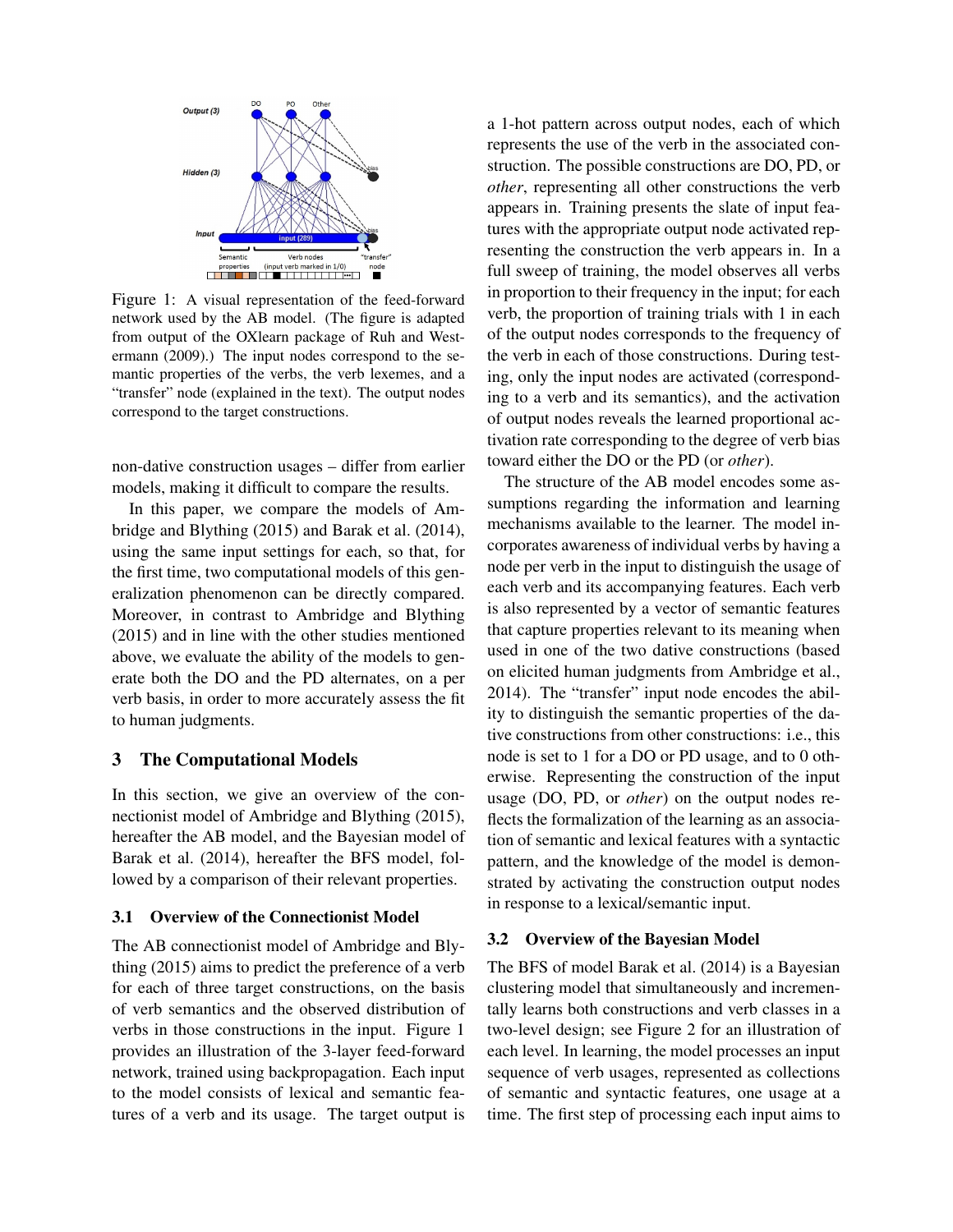

Figure 2: A visual representation of the the Bayesian model, with sample input features for verb usages, construction level, and verb class level.

find the best cluster at level one as:

$$
BestCluster(F_i) = \underset{k \in Clusters}{\operatorname{argmax}} P(k|F_i) \quad (1)
$$

where  $F_i$  is the set of features for input i, and k ranges over all existing clusters and a new one. The number of possible clusters is not set in advanced, and thus at any step the best choice may be to start a new cluster (of size 1) with this input.

Using Bayes rule:

$$
P(k|F_i) = \frac{P(k)P(F_i|k)}{P(F_i)} \propto P(k)P(F_i|k) \quad (2)
$$

The prior probability of a cluster  $P(k)$  is proportional to the number of verb usages clustered to  $k$ so far, thus assigning a higher prior to larger clusters. The likelihood  $P(F_i|k)$  is estimated based on the match of feature values in the current verb usage to those aggregated in the cluster, where the quality of the match depends on the frequency and vector similarity of the two sets of features.

The clusters at this level correspond to constructions of the language – i.e., probabilistic associations of form and meaning. For example, a cluster emerges from semantically-similar verbs like *tell* and *ask*, in a particular syntax, such as the DO. Creating a new cluster – forming a new construction – depends on both the likelihood and the prior. Early on, the  $P(F_i|k)$  term has more influence and differences in feature values between a new usage and existing clusters will often trigger a new cluster. Later, the model will favour adding a new input to an existing cluster – even if it makes it more heterogeneous – because the  $P(k)$  term prefers larger clusters as the number of observed inputs increases. This mechanism mimics human language learning behavior of moving from more verb-specific constructions to more general constructions (Tomasello, 2003).

Each verb can occur in several clusters in the first level based on its association with various semantic and syntactic features. For instance, the alternating verb *give* can occur in one cluster associating a transfer meaning with PD syntax and in a second cluster associating a transfer meaning with DO syntax. To capture the common behaviour of such alternating verbs – where verbs with similar meanings occur across the same set of clusters – the model represents the similarity in distributional properties of the verbs in a second level of representation, which captures such verb class behaviours.

Formally, after each clustering decision in the first level, the model calculates the current frequency distribution of the input verb over all level-one clusters. This distribution vector is used as input for the second level: the model measures the similarity of this vector to the weighted average distribution represented by each second-level cluster, adding the input verb's distribution to the most similar one:

$$
BestClass(d_{v_t}) = \underset{c \in Classes}{\operatorname{argmax}} (1 - D_{JS}(d_c||d_{v_t}))
$$
\n(3)

where  $d_{v_t}$  is the current distribution of the verb v over the clusters (i.e., at time  $t$ ),  $c$  ranges over all the classes in the second level,  $d_c$  is the weighted average of  $c$  given the distributions of its member verb tokens, and  $D_{\text{JS}}$  is the Jensen–Shannon divergence. As in the first level, the model may create a new cluster in the second level if none of the existing clusters is similar enough to  $d_{v_t}$ .

The resulting second-level clusters capture verb class behavior by grouping verbs that share a pattern of usages across constructions, e.g., alternating verbs that occur with the DO and PD syntax. These clusters encode a snapshot of the distribution of each verb each time it occurs in the input, reflecting the need of the language learner to incrementally update their knowledge of the distributional behavior of the verb across constructions.

#### 3.3 Comparison of the Models

Both models capture the semantic and statistical properties of language proposed as possible factors in the ability to learn an alternation appropri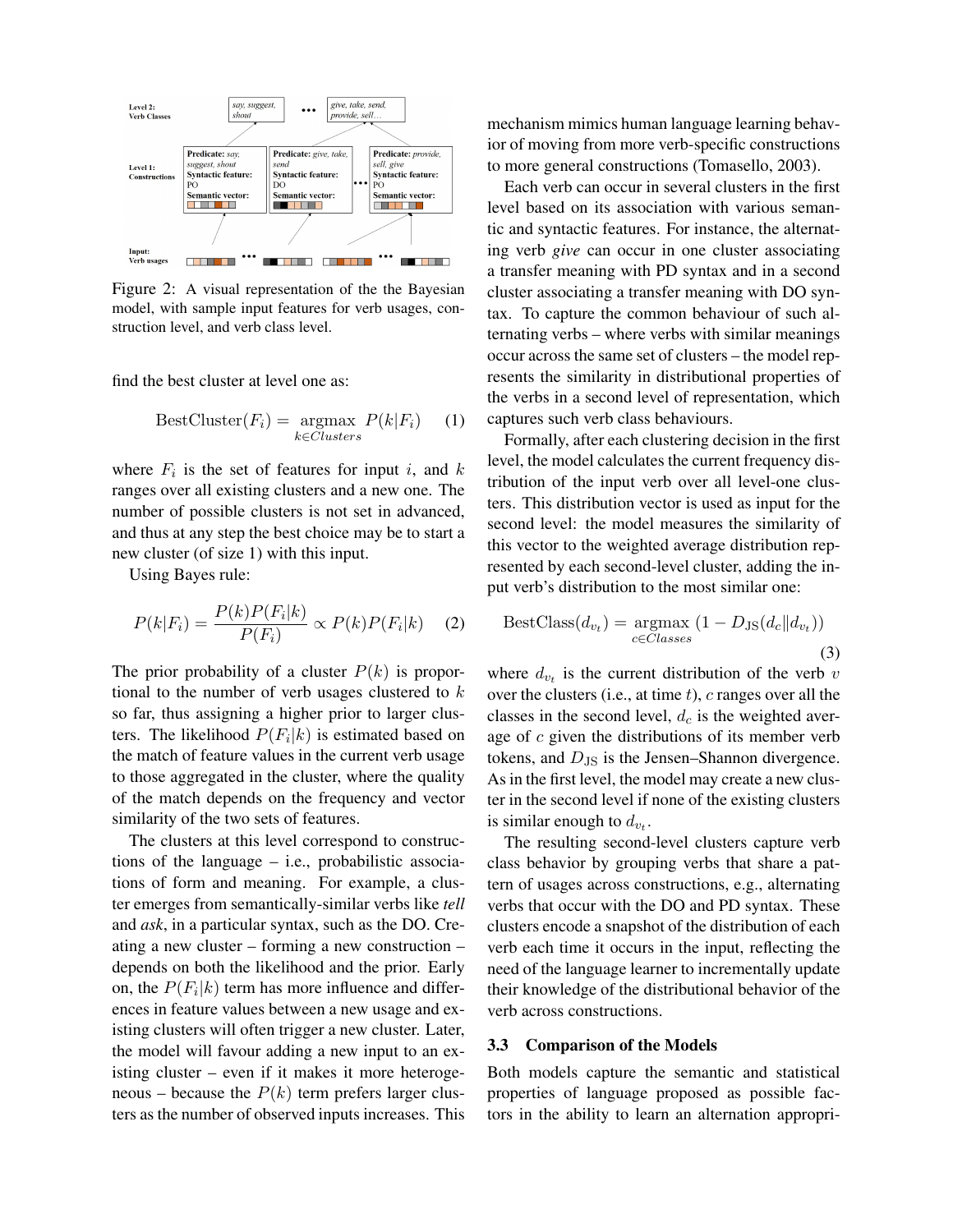ately  $-$  i.e., to generalize to new uses but not overgeneralize to inappropriate verbs. Semantic influences are reflected in the use of meaning features, and each model incorporates the key idea behind statistical preemption (Goldberg, 1995), namely that semantically-appropriate constructions compete with one another. The statistical effects of overall verb frequency and of frequency of the verb-inconstruction are captured by inputting each verb in proportion to its frequency with each construction.

The models have a crucial difference in how they reflect the influence of the various features in learning alternations. As a feed-forward network, the AB model learns the weight of the semantic features given the entire set of input, and uses these weightings to shape the prediction of a verb's preference for each of the syntactic constructions (represented by the target output nodes). The BFS model does not explicitly weight features, but the influence of a feature is determined by its local context within a cluster. For example, if the value of a feature has high frequency in a cluster – e.g., the cluster records usages with only the DO syntax – the predictions based on this cluster would strongly prefer matching usages based on this feature value; a less-frequent feature would have less influence on this cluster's predictions, but could have more influence in a cluster where it is more represented. This property, along with the representation of an open-ended set of constructions (level one clusters) and verb classes (level two clusters), enables the model to capture rich interactions among the lexical, semantic, and syntactic features. We evaluate the role of these differences in the fit of each model to the task.

## 4 Experimental Setup

#### 4.1 Input and Training

We base the learning and evaluation on the 281 distinct verbs used in Ambridge and Blything (2015), which had been determined to occur in the double object (DO) and/or the preposition-dative (PD) (Pinker, 1989; Levin, 1993). Following Ambridge and Blything (2015), we consider a third (artificial) construction labeled as *other* that corresponds to *all* non-DO and non-PD usages of a verb. The models are trained on usages of the verbs in proportion to their frequencies in the British National Corpus

|                |        | Raw freq |      |       | Log freq |           |       |
|----------------|--------|----------|------|-------|----------|-----------|-------|
|                | #Verbs | DO       | PD   | other | DO       | <b>PD</b> | other |
| PD             | 101    | 0        | 93   | 9964  |          | 3         | Ð     |
| D <sub>O</sub> |        | 49       |      | 877   |          |           |       |
| Alt            | 75     | 325      | 1144 | 13332 | २        | 3         |       |
| Uns            | 98     | U        |      | 716   |          |           |       |

Table 1: Frequency data for the dative verbs in the BNC for non-alternating PD-only and DO-only verbs, ALTernating verbs, and UNSeen dative-taking verbs that do not occur with the dative constructions in the BNC.

(BNC) (Leech, 1992). Table 1 summarizes the perconstruction frequency data for the verbs. $<sup>1</sup>$  Note that</sup> 98 of the verbs can occur in the DO and/or PD but have no such occurrences in the BNC; these verbs unseen in the dative are important for judging the appropriate generalization behavior of the models.

The input to the models include: the lexeme of the verb, the semantic features of the verb, a "transfer" feature marking the common meaning of the dative constructions, and (in training only) a syntactic feature. The syntactic feature indicates whether a verb is used with the DO, PD, or *other* construction; in the AB model, this is given as the target output node in training. The verb semantic features are those used in Ambridge and Blything (2015). These vectors are based on the ratings of each verb on 18 meaning properties relevant to use of the verb in the dative (e.g., "The verb specifies the means of transfer" Ambridge et al., 2014), subject to Principal Component Analysis by Ambridge and Blything (2015), yielding a vector of 7 dimensions. The transfer feature is 1 for a verb usage in one of the two dative constructions, and 0 for the *other* construction, to indicate the shared transfer meaning conveyed by the DO and the PD. The input to each model is generated automatically to correspond to the BNC frequencies of each verb in each of the constructions.

It should be noted that, while we adopt the semantic features of Ambridge and Blything (2015), they reflect the meaning within the two dative constructions and may be less applicable to the *other* construction. In addition, we found that there are alternating and non-alternating verbs that have very similar semantic vectors, indicating that these fea-

<sup>&</sup>lt;sup>1</sup>The full list of verbs and their frequencies can be found in Ambridge and Blything (2015).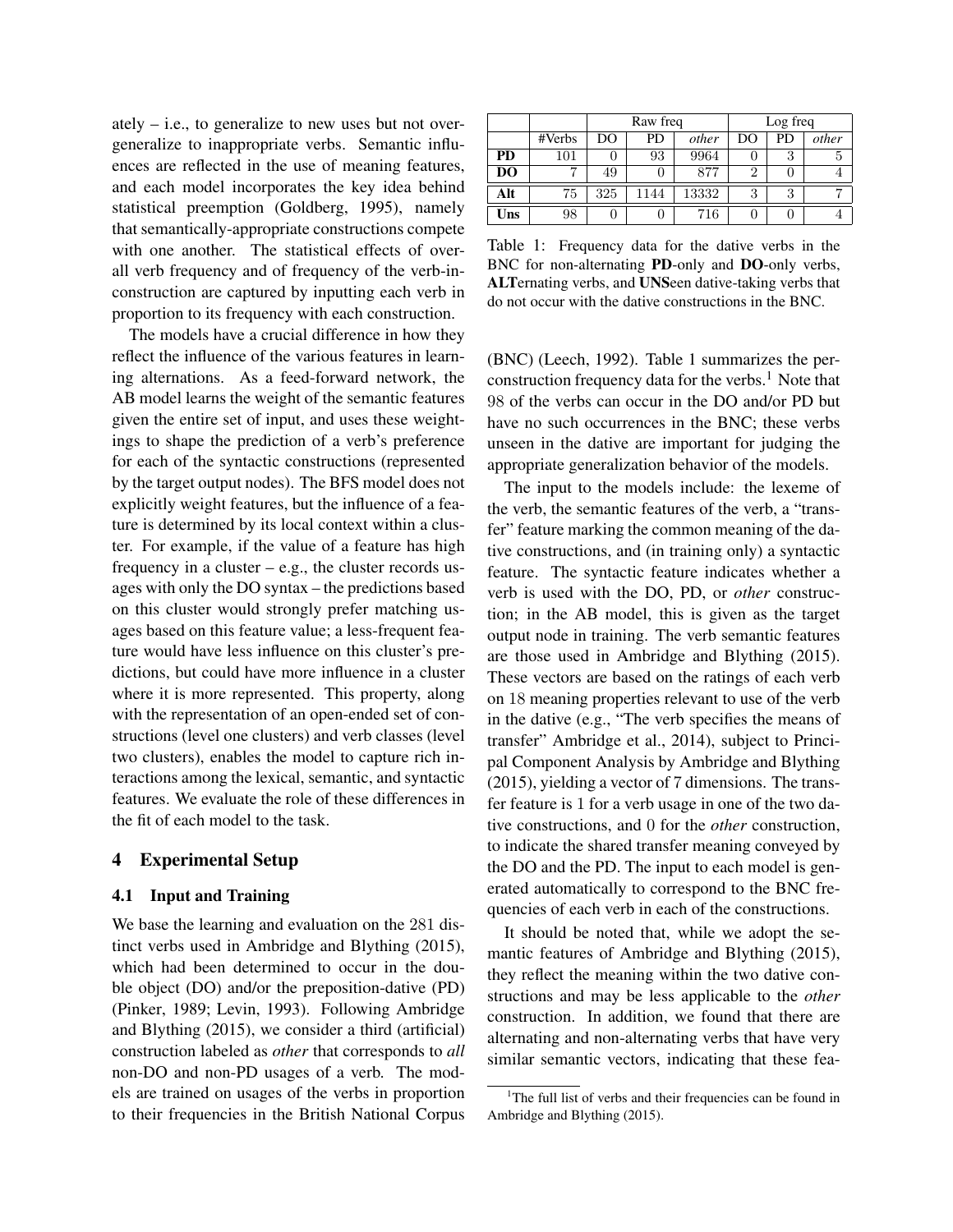tures may not sufficiently distinguish the alternation behaviours.

The models are trained with sufficient input to converge on stable behavior. We follow Ambridge and Blything (2015) in training and testing the AB model using the OXlearn MATLAB package (Ruh and Westermann, 2009); the input is generated using a random seed, in random input order without replacements, and the model is trained with a learning rate of 0.01 for 1K sweeps for log frequencies; 100K sweeps for raw frequencies. We train the BFS model using the input generation method described by Barak et al. (2014), with the features as above. The model is trained on 5K input verb usages (in proportion to their frequencies in the constructions).

#### 4.2 Evaluation of the Models

As in Ambridge and Blything (2015), to test the model preferences for the DO or PD, the models are presented with an input consisting of a verb lexeme, its semantic features, and the transfer feature set to 1 (i.e., this is a "transfer" semantics suitable for a dative construction). For the AB model, we measure preferences for each construction as the activation rate of each of the corresponding output nodes, as in Ambridge and Blything (2015). In the BFS model, the preference for each construction is measured as its likelihood over the learned clusters given the verb and its semantic features. Formally, the prediction in the Bayesian model is:

$$
P(s|F_{\text{test}}) = \sum_{k \in Clusters} P(s|k)P(k|F_{\text{test}})
$$
 (4)

where s is the predicted syntactic construction (DO or PD) and  $F_{\text{test}}$  is the set of test features representing a verb  $v$  and its corresponding semantic features.  $P(s|k)$  is the probability of the syntactic pattern feature having the value  $s$  in cluster  $k$ , calculated as the proportional occurrences of s in k.  $P(k|F_{\text{test}})$  is the probability of cluster  $k$  given test features  $F_{\text{test}}$ , calculated as in Eqn. (2). Following Barak et al. (2014), we calculate  $P(k|F_{\text{test}})$  in two ways, using just the constructions (level one) or both the classes (level two) and the constructions, to see whether verb class knowledge improves performance. Using solely the construction level, the probability of  $k$  reflects the frequency with which usages of verb  $v$  occur in cluster  $k$ . Using the verb class level in addition, the distribution of the verb over classes in the second level is combined with the distribution of those classes over the constructions in level one, to get the likelihood of k.

These model preferences of the verbs for a dative construction are compared, using Pearson correlation, to the DO/PD acceptability judgment data collected from adult participants by Ambridge et al. (2014). Note that Ambridge and Blything (2015) only evaluate their model's preferences for verbs to take the DO construction. To fully understand the preference and generalization patterns, we also analyze the results for the PD preference. Even more importantly, we calculate the *difference* between the preferences for the DO and the PD constructions *per verb*, and compare these to analogous scores for the human data, as suggested by Ambridge et al. (2014). The DO−PD difference scores, which we will refer to as the verb bias score, are crucial because, as in the human data, it is these scores that accurately capture a learner's relative preference for a construction *given a particular verb*.

#### 5 Experiments and Analysis of Results

We examine the ability of each model to match the dative construction preferences of human judgments, as described just above, under two different experimental scenarios. In Section 5.1, we follow the experimental settings of Ambridge and Blything (2015). We replicate their results on the AB model showing correlation with human DO preferences, but find that only the BFS model achieves a significant correlation with the crucial verb bias score that appropriately assesses per-verb preference. We adjust the experimental settings in Section 5.2 to use more naturalistic input data – by training in proportion to raw frequencies and excluding the artificial *other* construction – achieving an improvement in the verb bias score for both models.

## 5.1 Exp 1: Log Freq Input; 3 Constructions

Results. We first evaluated the models under the experimental conditions of Ambridge and Blything (2015), providing input corresponding to the verbs in 3 constructions (DO, PD, and *other*), in proportion to their log frequencies; see Table 2. We replicate the positive correlation of the AB model over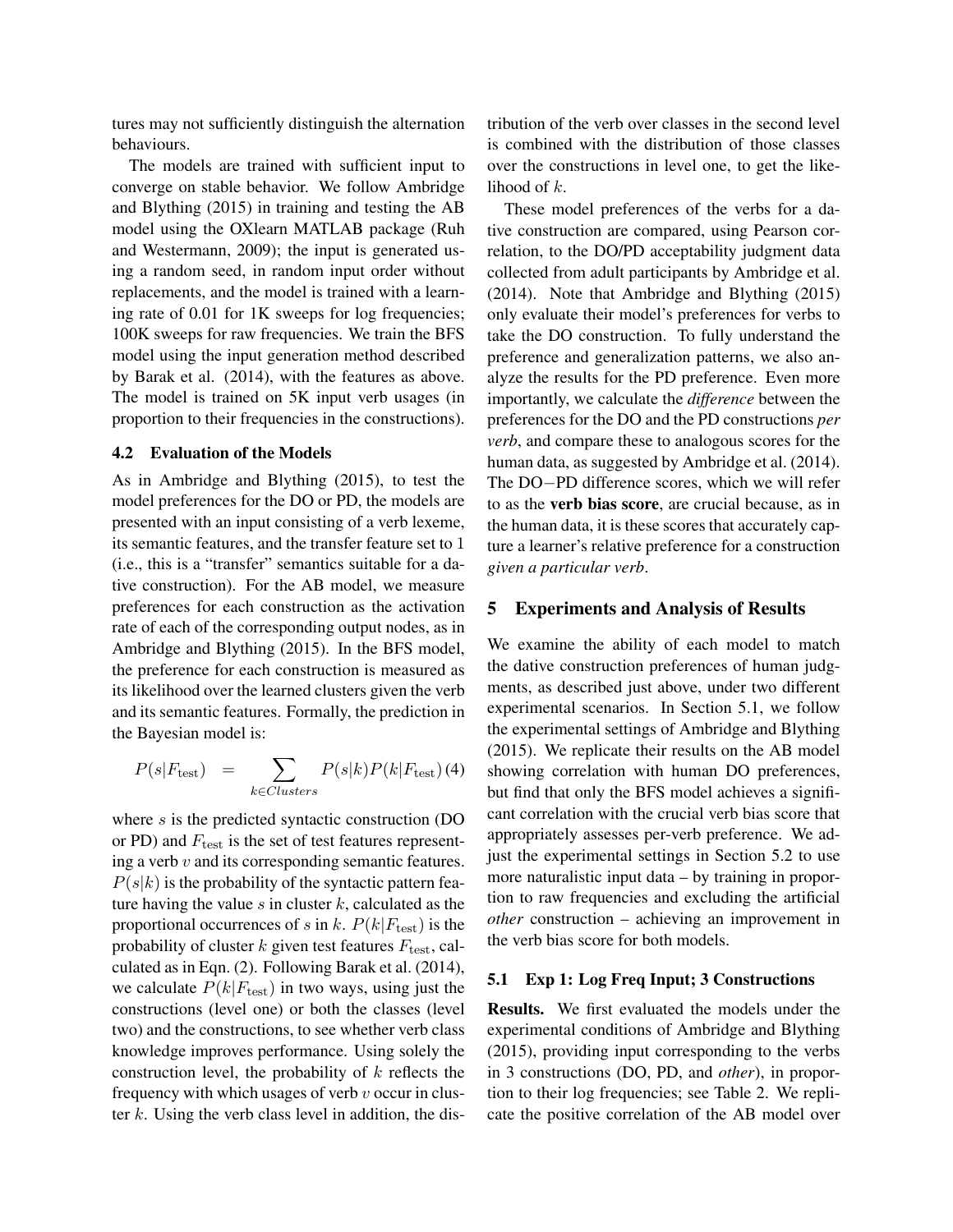|       | AB (Connectionist) | BFS (Bayesian) |         |  |
|-------|--------------------|----------------|---------|--|
|       |                    | Level 1        | Level 2 |  |
| DO    | 0.54               | 0.24           | 0.29    |  |
| PD.   | 0.39               | 0.30           | 0.50    |  |
| DO-PD | [-0.02]            | 0.48           | 0.53    |  |

Table 2: Pearson correlation values between human and model preferences for each construction and the verbbias score (DO−PD); training on log frequencies and 3 constructions. All correlations significant with p-value < 0.001, except the one value in square brackets. Best result for each row is marked in boldface.

the ratings for the DO construction found in Ambridge and Blything (2015). In addition, our analysis shows that the AB model produces a significant positive correlation with the PD acceptability rating. However, the AB model has no correlation with the verb bias score. Although the model ranks the separate verb preferences for DO and PD similarly to humans, the model does not produce the same relative preference *for individual verbs*. For example, the human data rank *give* with high acceptability in both the DO and the PD, with a higher value for the DO construction. Although the AB model has a high preference for both constructions for *give* (compared with other verbs), the model erroneously prefers *give* in the PD construction.

The BFS model also produces preferences for verbs in each construction that have a significant positive correlation with human judgments. While the AB model shows better correlation with the DO judgments, the BFS model correlates more strongly with the PD judgments. Importantly, in contrast to the AB model, the verb bias score of the BFS model also significantly correlates with the judgment data. That is, the BFS model provides a better prediction of the preference per verb, which is key to producing a verb in the appropriate syntax.

Analysis. We can explain these results by looking more closely at the properties of the input and the differences in the learning mechanisms of each model. Following Ambridge and Blything (2015), the input presents an artificial *other* construction in proportion to the frequency of the verbs with all nondative constructions. The very high frequency of this single artificial construction (see *other* in Table 1) results in higher predictions of it for any of the verbs, even though the "transfer" feature in test inputs has a value intended to signal one of the dative constructions. As a result, the preferences for the dative constructions in both models have a very small range of values, showing relatively small differences.

The BFS model is also affected by the relatively compressed semantic space of the input, which is exacerbated by the use of log frequencies to guide the input. As noted earlier, we found that the semantic features of alternating verbs can be highly similar to non-alternating verbs – e.g., *give* (alternating) and *pull* (PO-only) have similar semantic vectors. With such input, the model cannot form sufficiently distinct first-level clusters based on the semantics, particularly when the data is presented with such a flat distribution (note the small differences in log frequencies in Table 1). Visual inspection reveals that these clusters in the model largely form around syntactic constructions, with mixed semantic properties. Despite this, the first-level clusters capture a strong enough association between individual verbs and their constructions to yield a good correlation of the verb bias score with human judgments, and drawing on the second-level (verb-class) clusters improves the results.

Conclusions. The use of an artificial highfrequency non-dative construction (*other*), and the use of log frequencies, seem to mask the influence of the semantic and syntactic properties on learning the verb-bias for each verb. Previous psycholinguistic data and computational models have found that a skewed naturalistic distribution of the input is helpful in learning constructions, due to the high-frequency verbs establishing appropriate construction-meaning associations (Casenhiser and Goldberg, 2005; Borovsky and Elman, 2006; Barak et al., 2013b; Matusevych et al., 2014). To allow a more direct analysis of the role of statistical and semantic properties in learning and generalizing the dative, we adjust the input to the models in the next section.

## 5.2 Exp 2: Raw Freq Input; 2 Constructions

Results. Here we perform the same type of experiments, but using input in proportion to the raw frequencies of the verbs (instead of log frequencies) over occurrences only in the two dative constructions (with no *other* construction). Since 98 of the 281 verbs do not occur with either dative construc-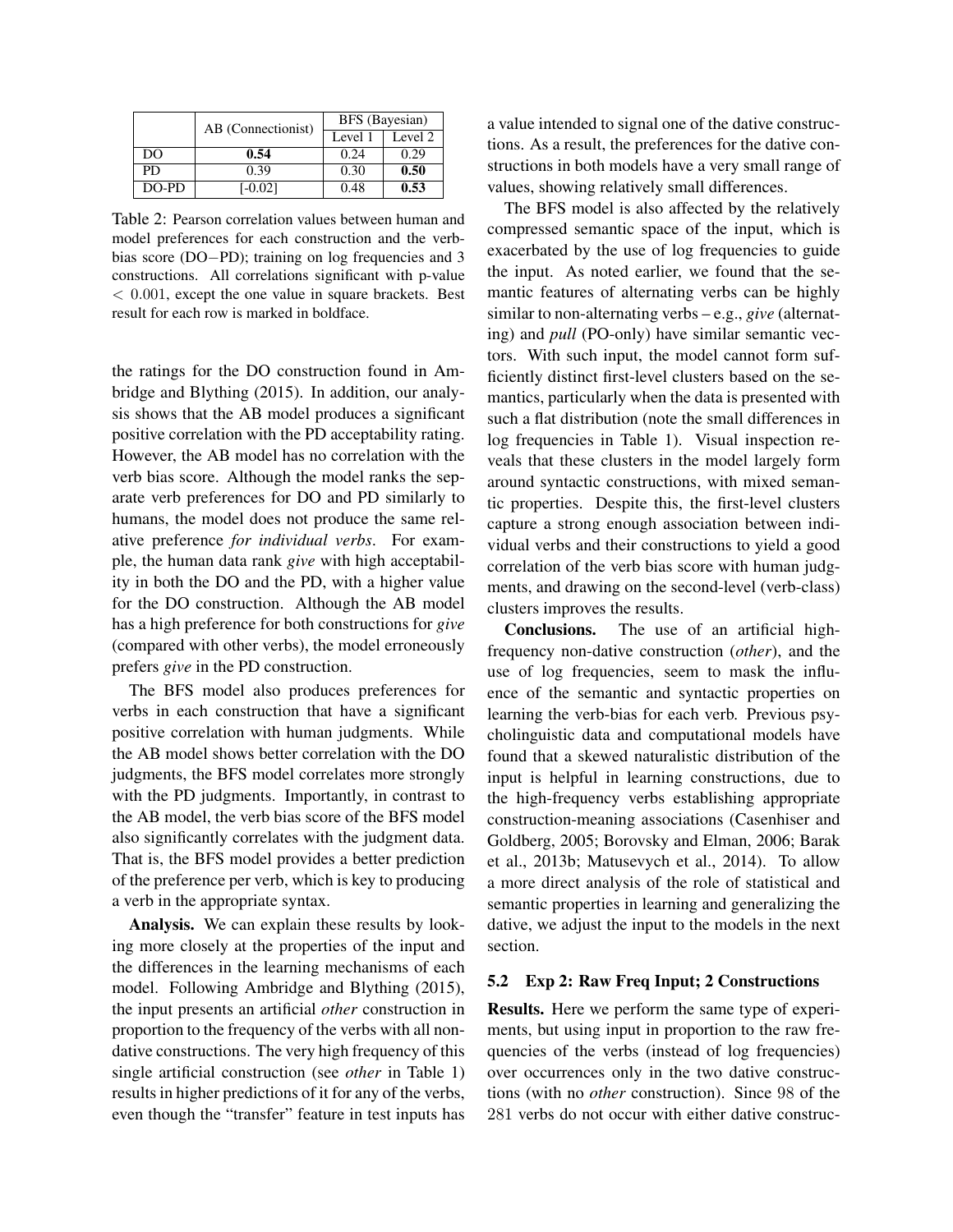|       | AB (Connectionist) | BFS (Bayesian) |         |  |
|-------|--------------------|----------------|---------|--|
|       |                    | Level 1        | Level 2 |  |
| DO    | [0.06]             | 0.23           | 0.25    |  |
| PD    | 0.33               | 0.38           | 0.32    |  |
| DO-PD | n 39               | 0.53           | 0.59    |  |

Table 3: Pearson correlation values between human and model preferences for each construction and the verb-bias score; training on raw frequencies and 2 constructions. All correlations significant with p-value  $< 0.001$ , except the one value in square brackets. Best result for each row is marked in boldface.

tion in the BNC, this also allows us to more stringently test the generalization ability of the models, by considering their behavior when  $1/3$  of the verbs are unseen in training.

Table 3 presents the correlation results for the two models' preferences for each construction and the verb bias score; we also show the correlation plots for the verb bias score in Figure 3. The AB model does not correlate with the judgments for the DO. However, the model produces significant positive correlations with the PD judgments and with the verb bias score. The BFS model, on the other hand, achieves significant positive correlations on all measures, by both levels. As in the earlier experiments, the best correlation with the verb bias score is produced by the second level of the BFS model, as Figure 3 demonstrates.

Analysis. As shown by Barak et al. (2013b), the Bayesian model is better at learning the distribution pattern of each verb class given a skewed distribution, as in the raw frequencies here. The model learns an association of each construction to the frequently-observed meaning of high-frequency verbs. For example, the semantics of the DO is most strongly influenced by the semantics of its most frequently occurring instance: *give*. The accuracy of preference judgments benefits from the entrenchment of the relevant meaning with the construction. This supports appropriate generalization  $-$  e.g., because *reward* is semantically similar to *give*, it has a good fit to the human preference judgments even though it is unseen with the dative (see Figure 3). But the same factor can serve to limit generalization – e.g., because the unseen verb *mail* is semantic *dissimilar* to a frequent PD-only verb like *pull*, its preference for the PD syntax is limited, giving it a



(c) BFS model - verb class level

Figure 3: Correlation of the dative verbs with the verb bias score of each model in Exp. 2: (a) the AB model ( $r =$ 0.39), (b) the first level of the BFS model ( $r = 0.53$ ), and (c) the second level of the BFS model ( $r = 0.59$ ).

good match to human judgments by preventing its overgeneralization (see Figure 3).

The AB model can also take advantage of high frequency verbs biasing the preference toward the frequently observed association. However, the semantic similarity across verbs within alternating or non-alternating classes is less effective in this model. The representation of the lexemes as 281 nodes in the input (compared to less than a dozen other nodes) make the learning more verb specific, reducing the ability of the model to generalize to the unattested verbs.

Conclusions. The success of the BFS model, and especially the results using both constructions and classes, point to the role of probabilistic constructions and verb classes in generalizing existing knowledge while avoiding overgeneralizations.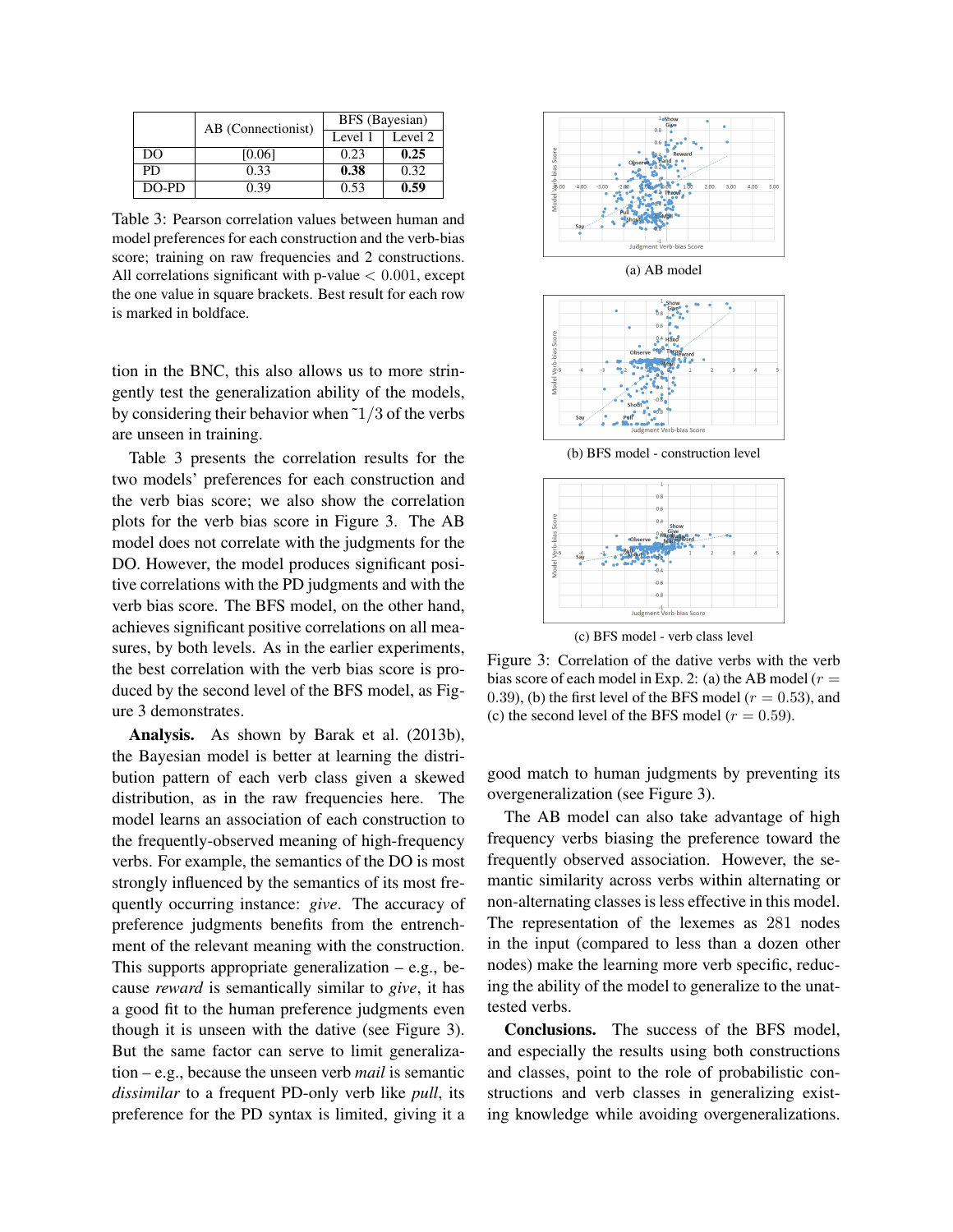Moreover, the use of a skewed distribution reveals the role of the high verb-in-construction frequency in guiding the association of construction and meaning (see Ambridge et al., 2014, for discussion). Yet both models investigated here would benefit from a richer semantic representation that better captures the distinctive properties of verbs across various constructions.

## 6 Discussion

This paper presents a comparative analysis of two computational cognitive models on the sample task of learning the dative alternation. This study enables an evaluation of the psycholinguistic plausibility of each model for the given task when facing identical input and experimental settings. Adopting the semantic representation of Ambridge and Blything (2015), our input incorporates both semantic and syntactic properties over a large number of verbs. By providing the first direct comparison between two existing models of this phenomenon, we are the first to demonstrate the complex interaction of various linguistic properties in the input, and how rich learning mechanisms are required in order to achieve generalizations compatible with human judgments in this area. Moreover, comparison of learning mechanisms and of input properties can inform CL/NLP more generally by shedding light on potential factors in achieving humanlike behaviours.

We find that the Bayesian model of BFS significantly correlates with human judgments on the 3 key evaluation measures. Importantly, this model outperforms the connectionist model of AB in the correlation with the verb-bias score (the per-verb difference between DO and PD preference), which points to its advantage in choosing the more appropriate construction per verb. We argue that the fit of the model relies on a rich learning mechanism that exploits distributional properties of naturalistic input.

The AB model has a streamlined design to support learning a particular semantic-syntactic association underlying the dative alternation. While the BFS model is richer computationally, its properties were motivated in earlier work explaining many human behaviours. When we consider more natural input, the simple input[semantics]–output[syntax] association mechanism of the AB model is unable to capture the necessary interactions among the verb semantic properties, the syntactic usages, and their patterns across different types of verbs. By contrast, the two-level design of the BFS model captures these interactions. The first level learns the verbsemantics-syntax associations as clusters of similar configurations of those features. The second level captures the commonalities of behaviour of sets of verbs by forming classes of verbs that have similar distributional patterns over the first-level clusters. We also observe that the replication of adultlike language competence relies on several naturalistic properties of the input: skewed distribution, and a rich semantic representation combined with syntactic information. The skewed input enables the formation of clusters representing more entrenched associations, which are biased towards high-frequency verbs associated with certain semantic and syntactic features.

Given the role of these linguistic properties, the results here call for additional analysis and development of the input to computational cognitive models. The predictions may be improved given more realistic syntactic and semantic information about the verb usages. On the syntax side, the input should reflect the distribution of verbs across more syntactic constructions, as statistical patterns over such usages can indirectly indicate aspects of a verb's semantics (cf. Barak et al., 2013a). In the future, we aim to analyze the role of fuller syntactic distributions in restricting overgeneralization patterns. Moreover, the semantic annotations used here replicate the settings originally tested for the AB model, which correspond to the verb as used in the relevant constructions. This contrasts with typical automated extractions of verb-meaning representation (e.g., word2vec, Mikolov et al., 2013), which capture a more general verb meaning across all its usages. In preliminary experiments, we have found an advantage in using word2vec representations in addition to the semantic properties reported here. We aim to further analyze manual and automated methods for semantic feature extraction in future work.

## Acknowledgments

We are grateful to Ben Ambridge for helpful discussion of his model and for sharing his data with us.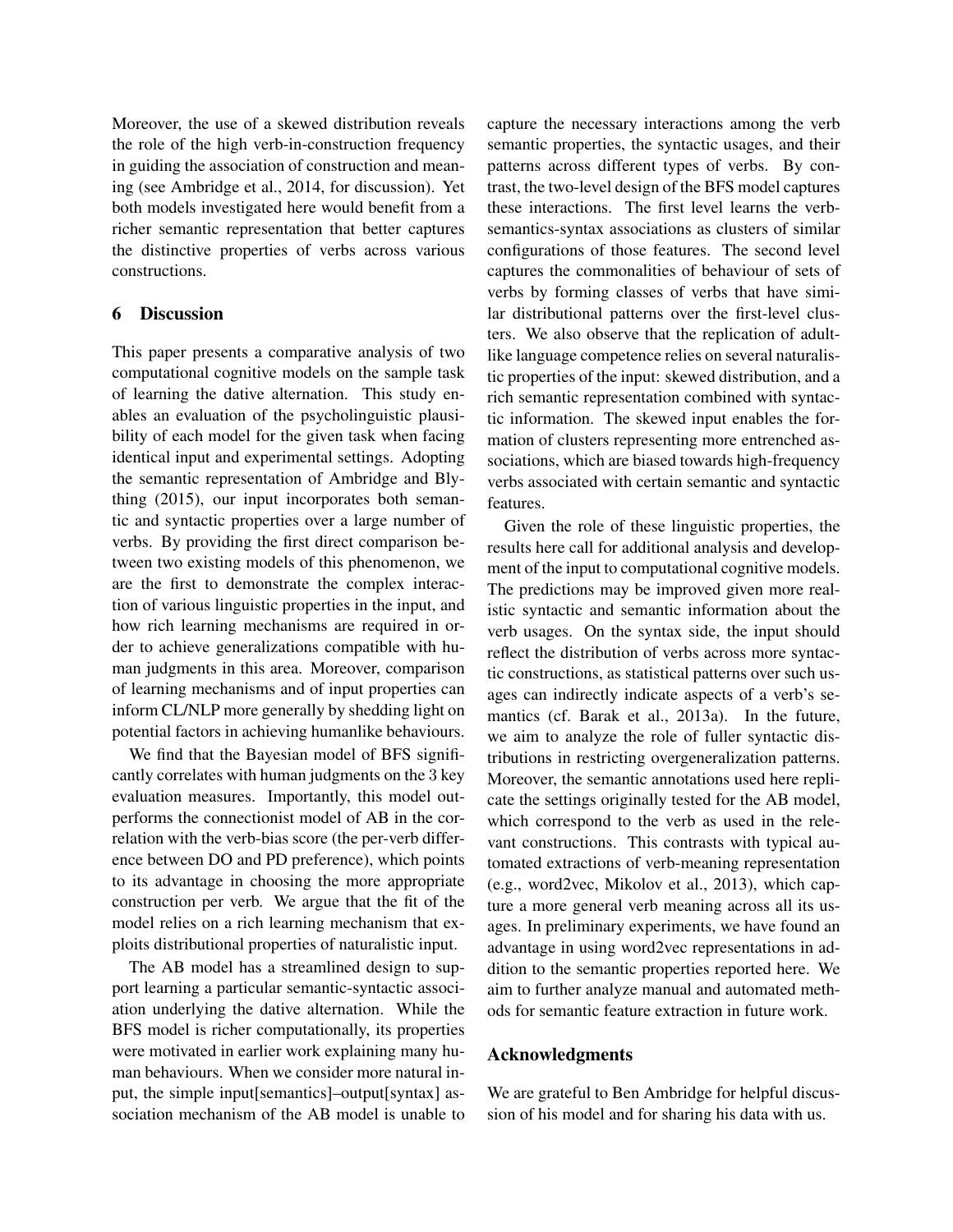## References

- Nameera Akhtar. 1999. Acquiring basic word order: Evidence for data-driven learning of syntactic structure. *Journal of child language*, 26(02):339– 356.
- Afra Alishahi and Pirita Pyykkonen. 2011. The onset of syntactic bootstrapping in word learning: Evidence from a computational study. In *Proceedings of the 33st Annual Conference of the Cognitive Science Society*.
- Afra Alishahi and Suzanne Stevenson. 2008. A computational model of early argument structure acquisition. *Cognitive Science*, 32(5):789–834.
- Ben Ambridge and Ryan P Blything. 2015. A connectionist model of the retreat from verb argument structure overgeneralization. *Journal of child language*, pages 1–32.
- Ben Ambridge, Julian M Pine, Caroline F Rowland, and Franklin Chang. 2012. The roles of verb semantics, entrenchment, and morphophonology in the retreat from dative argument-structure overgeneralization errors. *Language*, 88(1):45–81.
- Ben Ambridge, Julian M Pine, Caroline F Rowland, Daniel Freudenthal, and Franklin Chang. 2014. Avoiding dative overgeneralisation errors: Semantics, statistics or both? *Language, Cognition and Neuroscience*, 29(2):218–243.
- Ben Ambridge, Julian M Pine, Caroline F Rowland, and Chris R Young. 2008. The effect of verb semantic class and verb frequency (entrenchment) on childrens and adults graded judgements of argument-structure overgeneralization errors. *Cognition*, 106(1):87–129.
- Libby Barak, Afsaneh Fazly, and Suzanne Stevenson. 2012. Modeling the acquisition of mental state verbs. In *Proceedings of the 3rd Workshop on Cognitive Modeling and Computational Linguistics (CMCL 2012)*.
- Libby Barak, Afsaneh Fazly, and Suzanne Stevenson. 2013a. Acquisition of desires before beliefs: A computational investigation. In *Proceedings of CoNLL-2013*.
- Libby Barak, Afsaneh Fazly, and Suzanne Stevenson. 2013b. Modeling the emergence of an exemplar verb in construction learning. In *Proceedings*

*of the 35rd Annual Meeting of the Cognitive Science Society*.

- Libby Barak, Afsaneh Fazly, and Suzanne Stevenson. 2014. Learning verb classes in an incremental model. In *Proceedings of the 5th Workshop on Cognitive Modeling and Computational Linguistics (CMCL 2014)*. Association for Computational Linguistics.
- Arielle Borovsky and Jeff Elman. 2006. Language input and semantic categories: A relation between cognition and early word learning. *Journal of child language*, 33(04):759–790.
- Jeremy K Boyd and Adele E Goldberg. 2009. Input effects within a constructionist framework. *The Modern Language Journal*, 93(3):418–429.
- Martin DS Braine and Patricia J Brooks. 1995. Verb argument structure and the problem of avoiding an overgeneral grammar. *Beyond names for things: Young children's acquisition of verbs*, pages 353–376.
- Joan Bresnan and Marilyn Ford. 2010. Predicting syntax: Processing dative constructions in american and australian varieties of english. *Language*, 86(1):168–213.
- Joan Bybee. 2010. *Language, usage and cognition*. Cambridge University Press.
- David Casenhiser and Adele E. Goldberg. 2005. Fast mapping between a phrasal form and meaning. *Developmental Science*, 8(6):500–508.
- Cynthia Fisher. 1999. From form to meaning: A role for structural alignment in the acquisition of language. *Advances in child development and behavior*, 27:1–53.
- Marilyn Ford, Joan W Bresnan, and Ronald Kaplan. 1982. A competence-based theory of syntactic closure. *American Journal of Computational Linguistics*, 8(1):49.
- Susanne Gahl and Susan M Garnsey. 2004. Knowledge of grammar, knowledge of usage: Syntactic probabilities affect pronunciation variation. *Language*, pages 748–775.
- Susan M Garnsey, Neal J Pearlmutter, Elizabeth Myers, and Melanie A Lotocky. 1997. The contributions of verb bias and plausibility to the com-